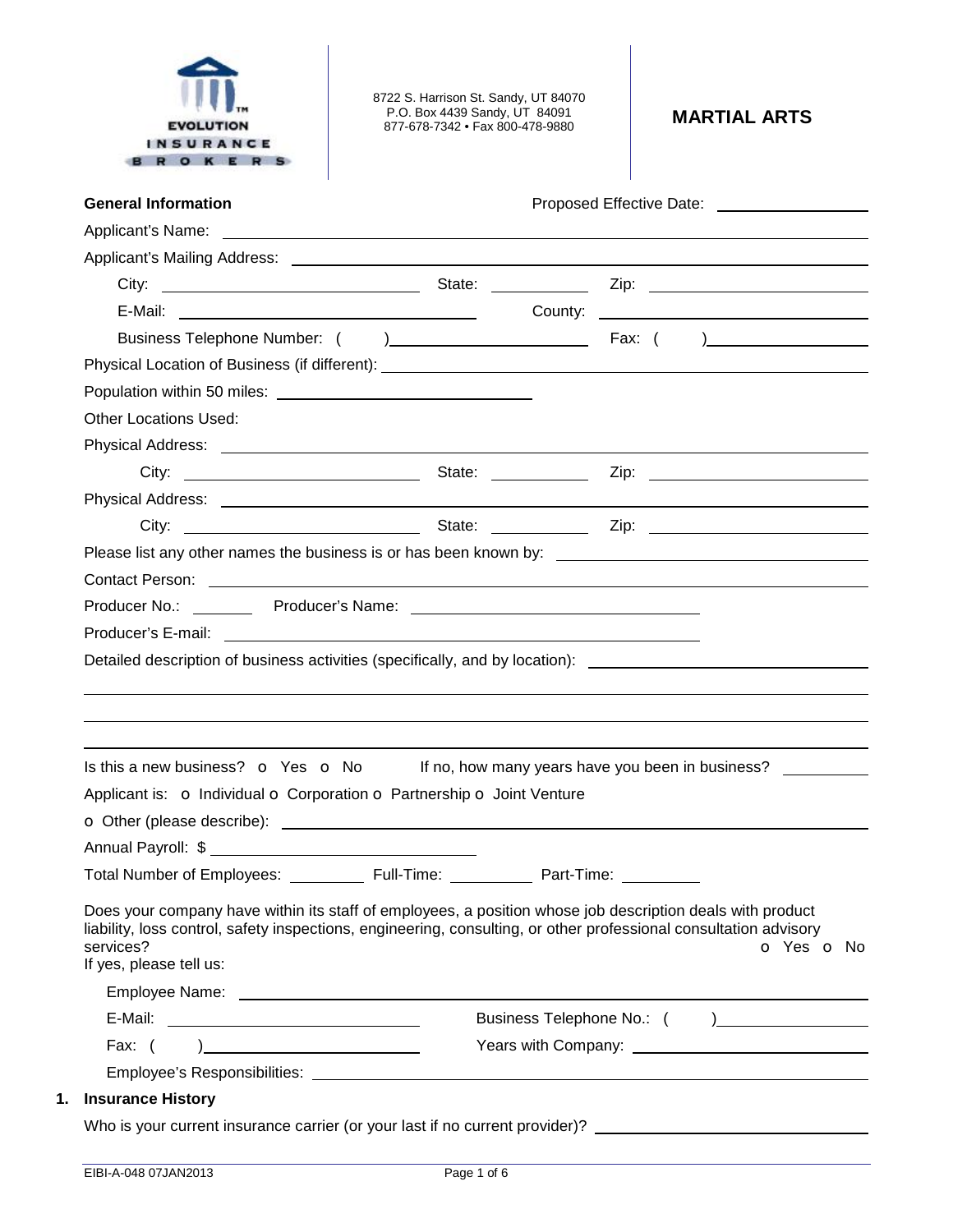Provide name(s) for all insurance companies that have provided Applicant insurance for the last three years:

|                                                     | Coverage:                                                                                                       | Coverage: | Coverage:  |
|-----------------------------------------------------|-----------------------------------------------------------------------------------------------------------------|-----------|------------|
| <b>Company Name</b>                                 |                                                                                                                 |           |            |
| <b>Expiration Date</b>                              |                                                                                                                 |           |            |
| <b>Annual Premium</b>                               | \$                                                                                                              | \$        | \$         |
|                                                     | Has the Applicant or any predecessor or related person or entity ever had a claim?                              |           | O Yes O No |
|                                                     | Attach a five year loss/claims history, including details. (REQUIRED)                                           |           |            |
| this Policy, prior to the inception of this Policy? | Have you had any incident, event, occurrence, loss, or Wrongful Act which might give rise to a Claim covered by |           | O Yes O No |

Has the Applicant, or anyone on the Applicant's behalf, attempted to place this risk in standard markets?

o Yes o No

If the standard markets are declining placement, please explain why:

## **2. Desired Insurance**

## **Limit of Liability - Professional Liability Coverage:**

If yes, please explain:

Per Act/Aggregate **DR** Per Person/Per Act/Aggregate

| O | \$50,000/\$100,000    | O       | \$25,000/\$50,000/\$100,000     |
|---|-----------------------|---------|---------------------------------|
| O | \$150,000/\$300,000   | O       | \$75,000/\$150,000/\$300,000    |
| O | \$250,000/\$1,000,000 | $\circ$ | \$100,000/\$250,000/\$1,000,000 |
| O | \$500,000/\$1,000,000 | $\circ$ | \$250,000/\$500,000/\$1,000,000 |
| O | Other:                | $\circ$ | Other:                          |

**Self-Insured Retention (SIR):** o \$1,000 (Minimum) o \$1,500 o \$2,500 o \$5,000 o \$10,000

## **3. Business Activities**

- 1. Person providing accounting and tax services:
	- a. Name:
	- b. Address:
- 2. List all activities taking place, and the annual number of students:

| <b>ACTIVITIY</b>       | <b>NUMBER OF</b><br><b>STUDENTS</b> |
|------------------------|-------------------------------------|
| <b>Martial Arts</b>    |                                     |
| <b>Weight Training</b> |                                     |
| Aerobics               |                                     |
| Other:                 |                                     |

- 3. Please include any information that adequately describes your premises, such as photos, brochures, and a diagram of the premises.
- 4. With regard to the premises where activities take place, Applicant is: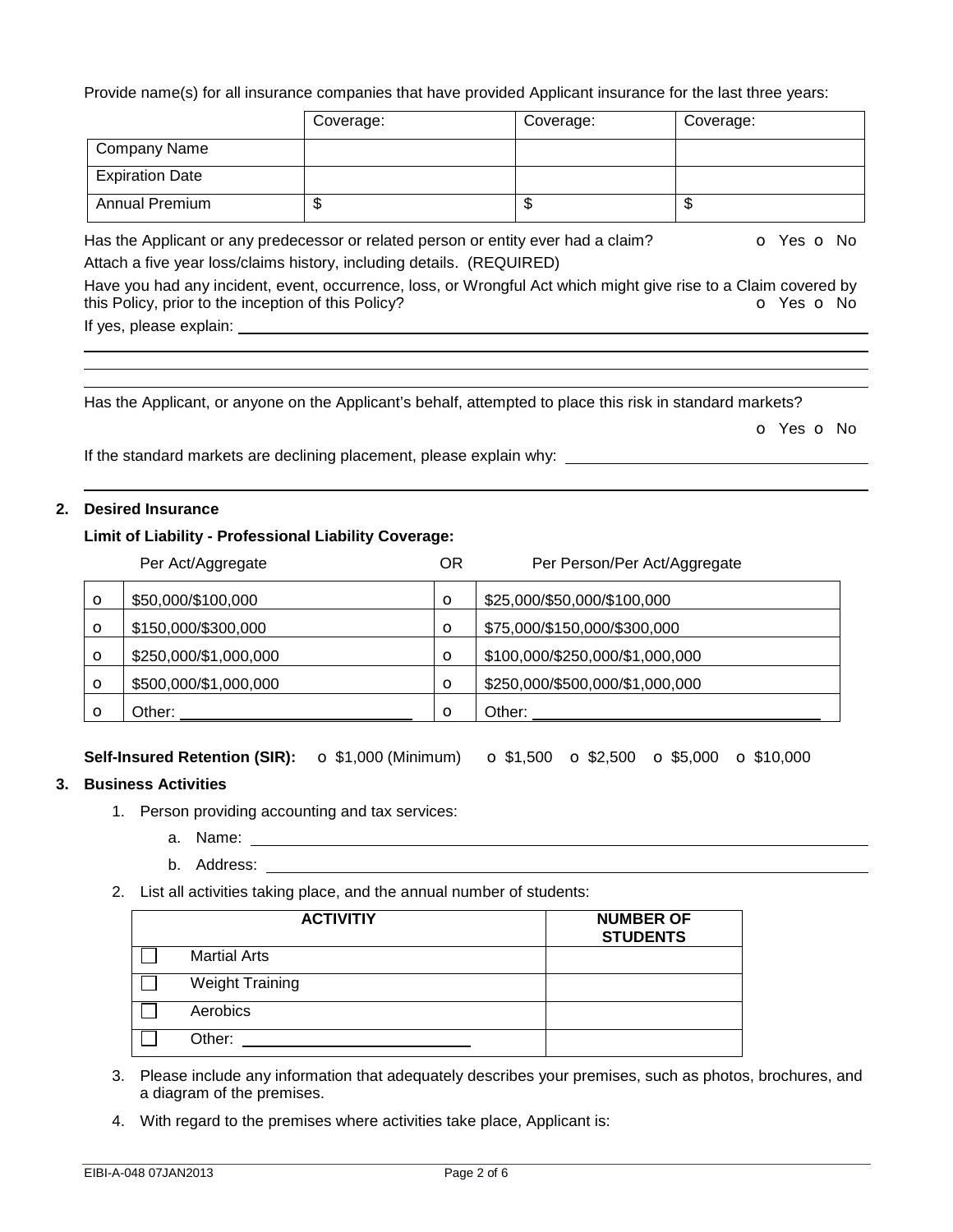|    | Owner                                                                                                                                                                                                                               |                          |
|----|-------------------------------------------------------------------------------------------------------------------------------------------------------------------------------------------------------------------------------------|--------------------------|
|    |                                                                                                                                                                                                                                     |                          |
|    |                                                                                                                                                                                                                                     |                          |
| 5. | Is the studio practice area secured from use by any other persons than instructors or trainees under                                                                                                                                |                          |
|    | supervision during regular operating hours?                                                                                                                                                                                         | $\Box$ Yes $\Box$ No     |
| 6. |                                                                                                                                                                                                                                     |                          |
| 7. | What is the name and style of martial art taught at your facility?<br>The manner of the name and style of martial art taught at your facility?                                                                                      |                          |
| 8. | Which type of contact is allowed or taught? $\Box$ Full contact $\Box$ Light contact $\Box$ Touch contact                                                                                                                           |                          |
|    |                                                                                                                                                                                                                                     |                          |
| 9. | Do you do weapons training?                                                                                                                                                                                                         | $\Box$ Yes $\Box$ No     |
|    |                                                                                                                                                                                                                                     |                          |
|    |                                                                                                                                                                                                                                     |                          |
|    | 10. Do you hold tournaments or competitions?                                                                                                                                                                                        | $\Box$ Yes $\Box$ No     |
|    | If yes, are they: $\Box$ Students only $\Box$ Club members only $\Box$ Open competition                                                                                                                                             |                          |
|    | Dother <u>Communications</u> and the contract of the contract of the contract of the contract of the contract of the contract of the contract of the contract of the contract of the contract of the contract of the contract of th |                          |
|    | NOTE: Competitions held at other facilities with your regular students are covered. Competitions held at                                                                                                                            |                          |
|    | your facility can be included if you obtain a certificate of Additional Insured from the visiting program                                                                                                                           |                          |
|    | naming you as Additional Insured. If that is not obtainable, each competition can be scheduled and<br>added for a fee.                                                                                                              |                          |
|    | 11. Do you conduct off-premises activities?                                                                                                                                                                                         | ]Yes □ No                |
|    | If yes, please indicate: $\Box$ Competitions/tournaments $\Box$ Testing $\Box$ Demonstrations/Instruction                                                                                                                           |                          |
|    |                                                                                                                                                                                                                                     |                          |
|    | 12. What are your requirements or belt levels for free sparring?___________________________________                                                                                                                                 |                          |
|    |                                                                                                                                                                                                                                     |                          |
|    | 13. How much training is required prior to free sparring? $\Box$ 2-4 months $\Box$ 4-6 months $\Box$ 6 months or more                                                                                                               |                          |
|    | 14. Describe all protective safety equipment worn by students while sparring: _____________________                                                                                                                                 |                          |
|    |                                                                                                                                                                                                                                     |                          |
|    | 15. What is the average number of students who undergo advancement testing each month?                                                                                                                                              |                          |
|    | 16. How many students undergo advancement testing annually:                                                                                                                                                                         |                          |
|    | 17. Are all students warned as they progress through the various skills, of the inherent risks involved in                                                                                                                          |                          |
|    | participating and of the rules of participation?                                                                                                                                                                                    | $\sqcap$ Yes $\sqcap$ No |
|    | 18. Do you obtain medical information on participants prior to participation?                                                                                                                                                       | $\Box$ Yes $\Box$ No     |
|    | 19. Do you have a medical emergency plan and procedures?                                                                                                                                                                            | $\Box$ Yes $\Box$ No     |
|    | 20. Are your instructors certified by a nationally accredited and recognized martial arts program?                                                                                                                                  |                          |
|    | If yes, please tell us:                                                                                                                                                                                                             | $\Box$ Yes $\Box$ No     |
|    | а.                                                                                                                                                                                                                                  |                          |
|    | Phone: $($ $)$<br>b.                                                                                                                                                                                                                |                          |
|    | C.                                                                                                                                                                                                                                  |                          |
|    | What are instructor requirements for certification?<br>What are instructor requirements for certification?<br>d.                                                                                                                    |                          |
|    |                                                                                                                                                                                                                                     |                          |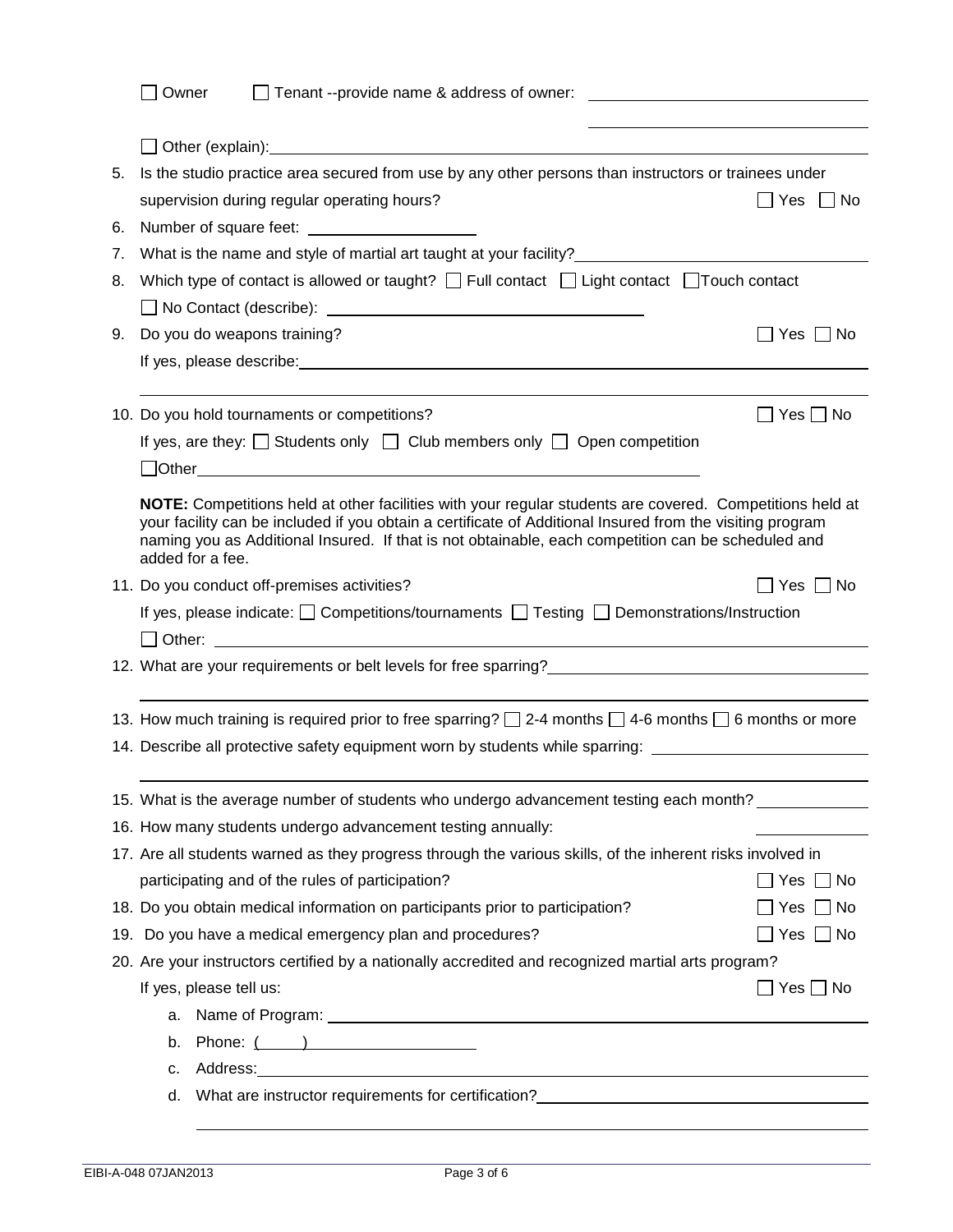| 21. Is continuing education and training required for instructors? |                                                                                                                                                                                                                               |                          | $Yes \Box No$                |
|--------------------------------------------------------------------|-------------------------------------------------------------------------------------------------------------------------------------------------------------------------------------------------------------------------------|--------------------------|------------------------------|
|                                                                    | If yes, please describe: with the state of the state of the state of the state of the state of the state of the state of the state of the state of the state of the state of the state of the state of the state of the state |                          |                              |
|                                                                    |                                                                                                                                                                                                                               |                          |                              |
|                                                                    | 22. What are the objectives and goals of your school? <b>Example 22. What are the objectives</b>                                                                                                                              |                          |                              |
|                                                                    | 23. Minimum age of instructors, supervisors, instructors, managers, or employees: __________________                                                                                                                          |                          |                              |
|                                                                    | 24. Number of students annually: Beginners: 1997 Manuscription of Students annually:                                                                                                                                          |                          | Advanced: National Advanced: |
|                                                                    | 25. How do you charge your students? $\Box$ Per lesson $\Box$ Monthly $\Box$ Contracts $\Box$ Other: _____________                                                                                                            |                          |                              |
|                                                                    |                                                                                                                                                                                                                               |                          |                              |
|                                                                    | 27. What are the most people that you could have participating in one day?                                                                                                                                                    |                          |                              |
|                                                                    | 28. Are students, regardless of talent, required to master each step in a skills progression before advancing                                                                                                                 |                          |                              |
| to more difficult skills?                                          |                                                                                                                                                                                                                               |                          | $\Box$ Yes $\Box$ No         |
|                                                                    | 29. Do you keep Performance Chart records or skill sheet equivalent on each trainee?                                                                                                                                          |                          | $\Box$ Yes $\Box$ No         |
|                                                                    | 30. Do you obtain a liability release form and a consent for medical treatment form from each trainee, or                                                                                                                     |                          |                              |
| trainee's parents or legal guardian?                               |                                                                                                                                                                                                                               |                          | $\Box$ Yes $\Box$ No         |
| If yes, please attach a copy.                                      |                                                                                                                                                                                                                               |                          |                              |
|                                                                    | 31. What is your student-to-instructor ratio? __________________________________                                                                                                                                              |                          |                              |
| 32. Do guests sign a release form?                                 |                                                                                                                                                                                                                               |                          | $\square$ Yes $\square$ No   |
| If yes, please attach a copy.                                      |                                                                                                                                                                                                                               |                          |                              |
|                                                                    | 33. Do you control and own all businesses operating on your premises?                                                                                                                                                         |                          | $\Box$ Yes $\Box$ No         |
|                                                                    | 34. Have you obtained certificates of insurance from all Independent Contractors or concessions?                                                                                                                              |                          |                              |
| If yes, please enclose copies.                                     |                                                                                                                                                                                                                               |                          | Yes  No                      |
|                                                                    | 35. Provide the total gross receipts and breakdown for all activities, operations and services provided                                                                                                                       |                          |                              |
|                                                                    | annually. Include gross sales, commissions, fees, or other income:                                                                                                                                                            |                          |                              |
|                                                                    | <b>GROSS RECEIPTS</b>                                                                                                                                                                                                         |                          | # PARTICIPANTS ANNUALLY      |
| Tuitions / memberships / fees                                      | \$                                                                                                                                                                                                                            | \$                       |                              |
| Advancement                                                        | \$                                                                                                                                                                                                                            | $\overline{\mathcal{S}}$ |                              |

36. List the products that you sell:

37. Do you manufacture and/or sell any products under own label?  $\Box$  Yes  $\Box$  No

**Total: \$**

Competition (home)  $\boxed{\$}$ Competition (away)  $\boxed{\$}$ Open Workouts **\$** \$  $\blacksquare$   $\blacksquare$ Merchandising (retail)  $\boxed{\$}$ 

If yes, please describe:

Other (describe):

 $\sim$  \$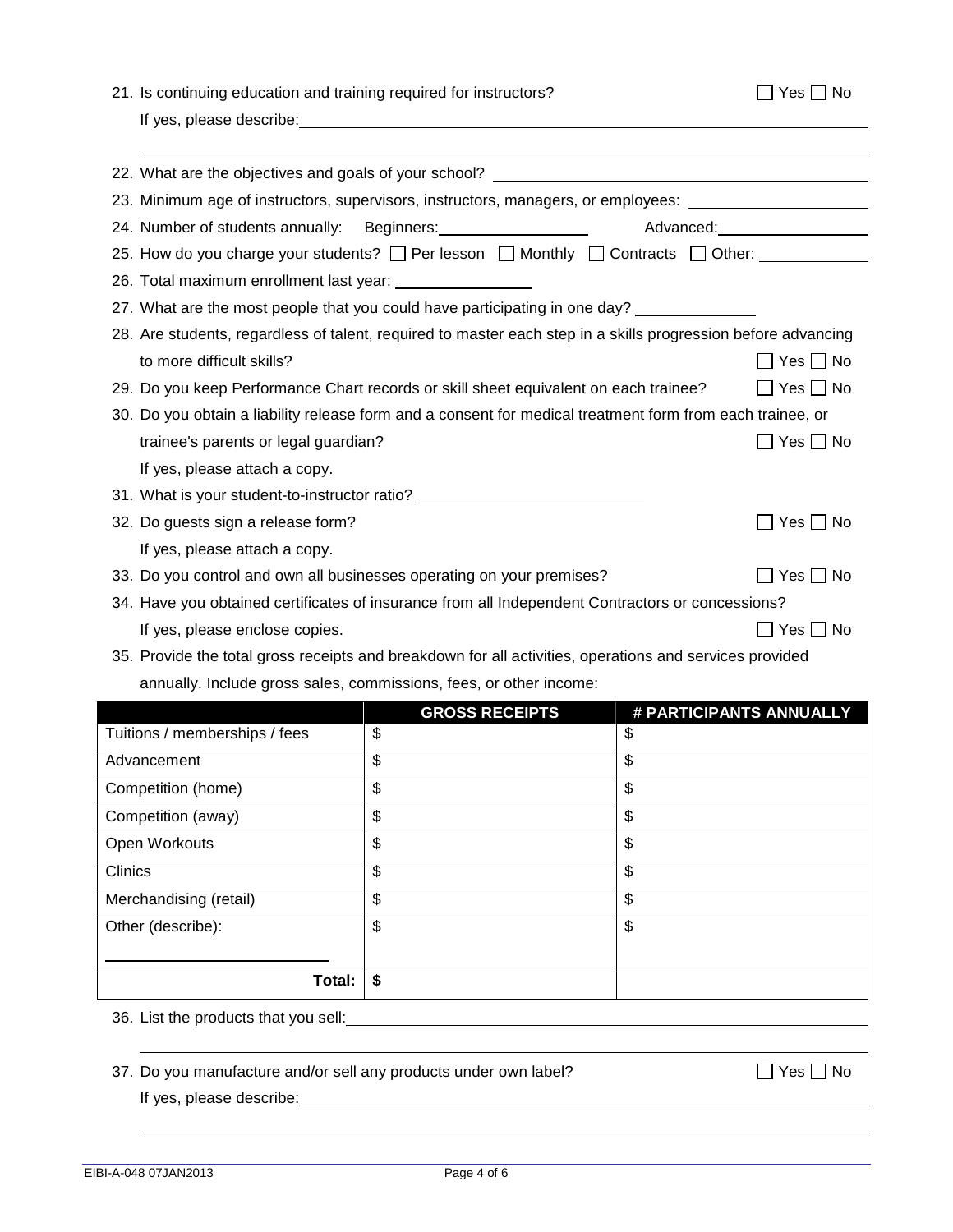- 38. Enclose narratives and/or current resumes of experience and training for all instructors and facility owners.
- 39. Checklist of items to include with this application:

| $\Box$ Brochure                                              | $\Box$ Advertising materials | $\Box$ Liability waiver (if used) |
|--------------------------------------------------------------|------------------------------|-----------------------------------|
| $\Box$ Operating plan, procedural manual $\Box$ Staff manual |                              | $\Box$ Emergency plan             |

 $\Box$  Managers resume  $\Box$  Staff list, including ages and experience

 $\Box$  Certificates of insurance for visiting program to your competition

## **REPRESENTATIONS AND WARRANTIES**

The "Applicant" is the party to be named as the "Insured" in any insuring contract if issued. By signing this Application, the Applicant for insurance hereby represents and warrants that the information provided in the Application, together with all supplemental information and documents provided in conjunction with the Application, is true, correct, inclusive of all relevant and material information necessary for the Insurer to accurately and completely assess the Application, and is not misleading in any way. The Applicant further represents that the Applicant understands and agrees as follows: (i) the Insurer can and will rely upon the Application and supplemental information provided by the Applicant, and any other relevant information, to assess the Applicant's request for insurance coverage and to quote and potentially bind, price, and provide coverage; (ii) the Application and all supplemental information and documents provided in conjunction with the Application are warranties that will become a part of any coverage contract that may be issued; (iii) the submission of an Application or the payment of any premium does not obligate the Insurer to quote, bind, or provide insurance coverage; and (iv) in the event the Applicant has or does provide any false, misleading, or incomplete information in conjunction with the Application, any coverage provided will be deemed void from initial issuance.

The Applicant hereby authorizes the Insurer and its agents to gather any additional information the Insurer deems necessary to process the Application for quoting, binding, pricing, and providing insurance coverage including, but not limited to, gathering information from federal, state, and industry regulatory authorities, insurers, creditors, customers, financial institutions, and credit rating agencies. The Insurer has no obligation to gather any information nor verify any information received from the Applicant or any other person or entity. The Applicant expressly authorizes the release of information regarding the Applicant's losses, financial information, or any regulatory compliance issues to this Insurer in conjunction with consideration of the Application.

The Applicant further represents that the Applicant understands and agrees the Insurer may: (i) present a quote with a Sublimit of liability for certain exposures, (ii) quote certain coverages with certain activities, events, services, or waivers excluded from the quote, and (iii) offer several optional quotes for consideration by the Applicant for insurance coverage. In the event coverage is offered, such coverage will not become effective until the Insurer's accounting office receives the required premium payment.

The Applicant agrees that the Insurer and any party from whom the Insurer may request information in conjunction with the Application may treat the Applicant's facsimile signature on the Application as an original signature for all purposes.

The Applicant acknowledges that under any insuring contract issued, the following provisions will apply:

1. A single Accident, or the accumulation of more than one Accident during the Policy Period, may cause the per Accident Limit and/or the annual aggregate maximum Limit of Liability to be exhausted, at which time the Insured will have no further benefits under the Policy.

2. The Insured may request the Insurer to reinstate the original Limit of Liability for the remainder of the Policy period for an additional coverage charge, as may be calculated and offered by the Insurer. The Insurer is under no obligation to accept the Insured's request.

3. The Applicant understands and agrees that the Insurer has no obligation to notify the Insured of the possibility that the maximum Limit of Liability may be exhausted by any Accident or combination of Accidents that may occur during the Policy Period. The Insured must determine if additional coverage should be purchased. The Insurer is expressly not obligated to make a determination about additional coverage, nor advise the Insured concerning additional coverage.

4. The Insurer is herein released and relieved from any and all responsibility to notify the Insured of the possible reduction in any applicable Limit of Liability. The Insured herein assumes the sole and individual responsibility to evaluate, consider, and initiate a request for additional coverage or reinstatement of the annual aggregate Limit of Liability which may be exhausted by any single Accident or combination of Accidents during the Policy Period.

| Dated:     | Dated:        |
|------------|---------------|
| Applicant: | Agent/Broker: |
|            |               |